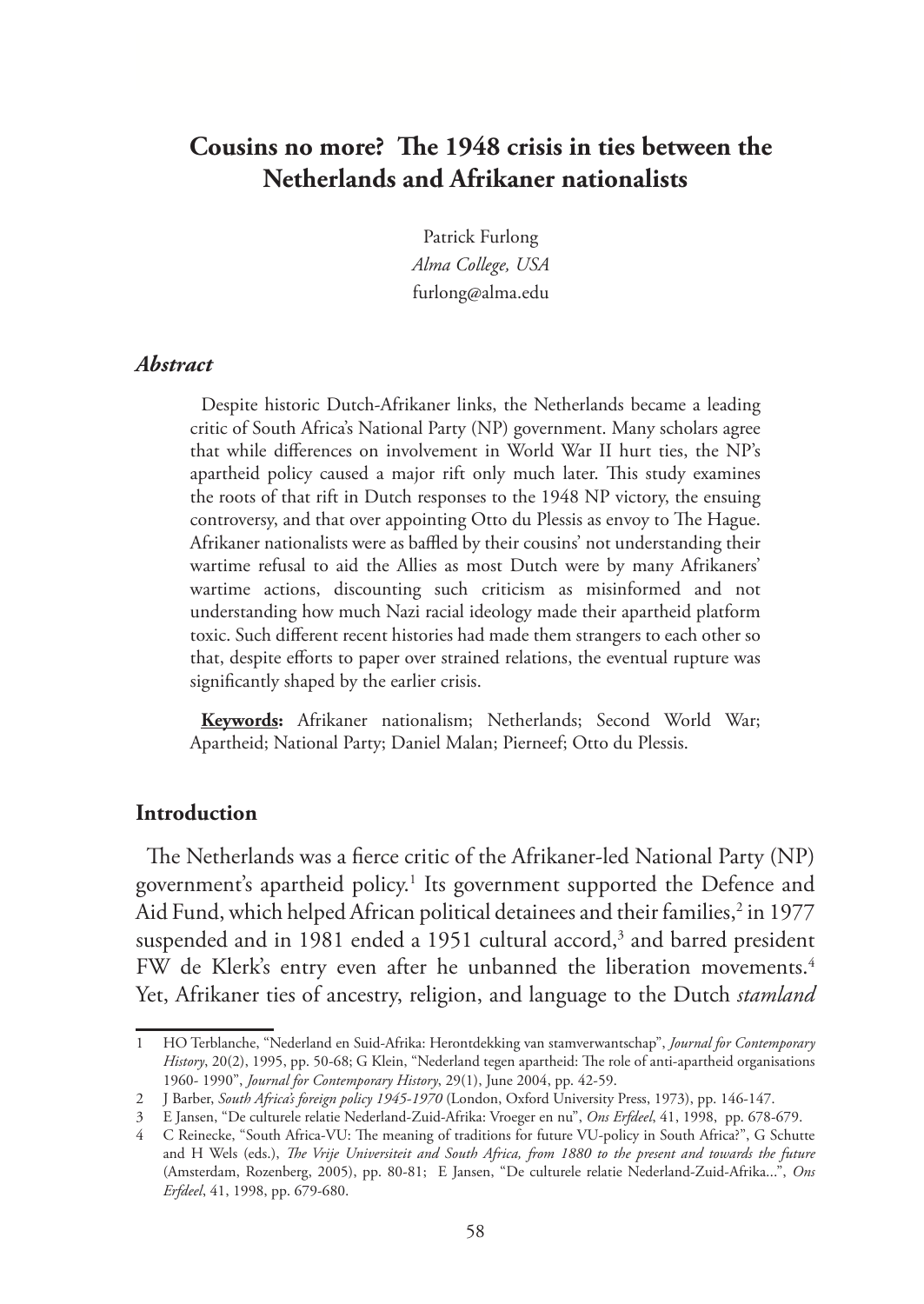(ancestral land) date to the Dutch-ruled 17th and 18th century Cape. After the Cape was conquered by Britain, its wars against the Boer republics renewed Dutch feelings of kinship.5 The Nederlandsch Zuid-Afrikaansche Vereeniging (Dutch-South African Union/NZAV) subsidized Afrikaners' study in the Netherlands and aided Dutch immigrants to South Africa;<sup>6</sup> immigrants such as Arnoldus Pannevis and JWG van Oordt promoted Afrikaans and Afrikaner national awareness. 7

What explains this change? Although Pieter de Klerk and Bart de Graaff question the extent of the Dutch-Afrikaner connection,8 Gert Scholtz deemed it one of Afrikaners' "precious possessions".9 Many scholars agree that Nazi occupation in World War II altered Dutch views of race-based policies,<sup>10</sup> but that while Afrikaner nationalist opposition to Allied efforts at first seemed to hurt ties, a real shift came much later.<sup>11</sup> Even De Graaff, who asserts that the Dutch attitude became increasingly critical after World War II, agrees that the anti-apartheid viewpoint came ever more to the fore from the early 1960s.<sup>12</sup> Erica Meijers argues that although right after the 1948 victory of the NP and its smaller ally, the Afrikaner Party, the Dutch experience of Nazi rule raised doubts about the apartheid model and immigration to South Africa, the

<sup>5</sup> G Klein, "Nederland tegen apartheid..., *Journal for Contemporary History*, 29(1), June 2004, pp. 43-46; also three works by G Schutte, "The *Vrije Universiteit* and South Africa: 125 Years of Sentiments and Good Faith", G Schutte and H Wels (eds.), *The Vrije Universiteit and South Africa...*, pp. 13-14; *De Vrije Universiteit en Zuid-Afrika 1880-2005: Deel I* (Zoetermeer, Uitgeverij Meinema, 2005), pp. 16-18, 78- 91; "The Netherlands, cradle of apartheid?", *Ethnic and Racial Studies*, 10(4), October 1987, pp. 407- 411.

<sup>6</sup> G Schutte, "The place of Dutch historians in South African historiography", *African Historical Review,* 39(1), 2007, pp. 31-32; G Schutte, "The *Vrije Universitei*t and South Africa...", G Schutte and H Wels (eds.), *The Vrije Universiteit and South Africa...*, p. 14.

<sup>7</sup> G Schutte, "The Netherlands, cradle of apartheid...", *Ethnic and Racial Studies*, 10(4), October 1987, pp. 407- 411; G Schutte, "The place of Dutch historians...", *African Historical Review*, 39(1), 2007, p. 26; FA van Jaarsveld, "Die ontstaan van die Afrikaanse geskiedskrywing", FA van Jaarsveld (ed.), *Geskiedkundige verkenninge* (Pretoria, Van Schaik, 1974), pp. 48- 50; P de Klerk, "Nederlandse nasionalisme en Afrikaner-nasionalisme – 'n vergelyking", *Koers,* 61(3), 1996, pp. 338-339.

<sup>8</sup> P de Klerk, "Afrikaners en Nederlanders: Stamverwante?" *Koers*, 63(4), 1998, pp. 295-312; "Nederlandse nasionalisme en Afrikaner-nasionalisme...", *Koers*, 61(3), 1996, p. 339; BJH de Graaff, *De mythe van stamverwantschap: Nederland en de Afrikaners 1902- 1930* (Amsterdam, Suid-Afrikaanse Instituut, 1993), pp. 20, 323- 324.

<sup>9</sup> GD Scholtz, *Die ontwikkeling van die politieke denke van die Afrikaner: Deel VIII 1939-1948* (Johannesburg and Cape Town, Perskor, 1984), p. 77.

<sup>10</sup> GD Scholtz, *Die ontwikkeling van die politieke denke van die Afrikaner: Deel VIII...*, pp. 77-78; HO Terblanche, "Die verskille tussen Nederland en Vlaandere ten opsigte van Suid-Afrika tydens die apartheidsjare: 'n Ontleding", *Tydskrif vir Geesteswetenskappe*, 50(4), December 2010, pp. 456- 457.

<sup>11</sup> RWA Muskens, "Aan de goede kant: Een geschiedenis van de Nederlandse anti-apartheidsbeweging 1960- 1990" (PhD, University of Amsterdam, 2013), pp. 29-37; M Kuitenbrouwer, "Drie eeuwen Nederlandse betrokkenheid bij Zuid-Afrika: 1652-1952", C van Lakerveld (ed.), *Nederland tegen apartheid* (Amsterdam, Sdu Uitgevers and Amsterdam Historical Museum, 1994), pp. 36-39.

<sup>12</sup> BJH de Graaff, *De mythe van stamverwantschap...*, pp. 14-15; HO Terblanche, *Nederland en die Afrikaner: Gesprek oor Apartheid. Die paginaruil tussen Trouw en Die Burger, 1963-1964* (University of Port Elizabeth, 1998), pp. 7-12, 15- 22.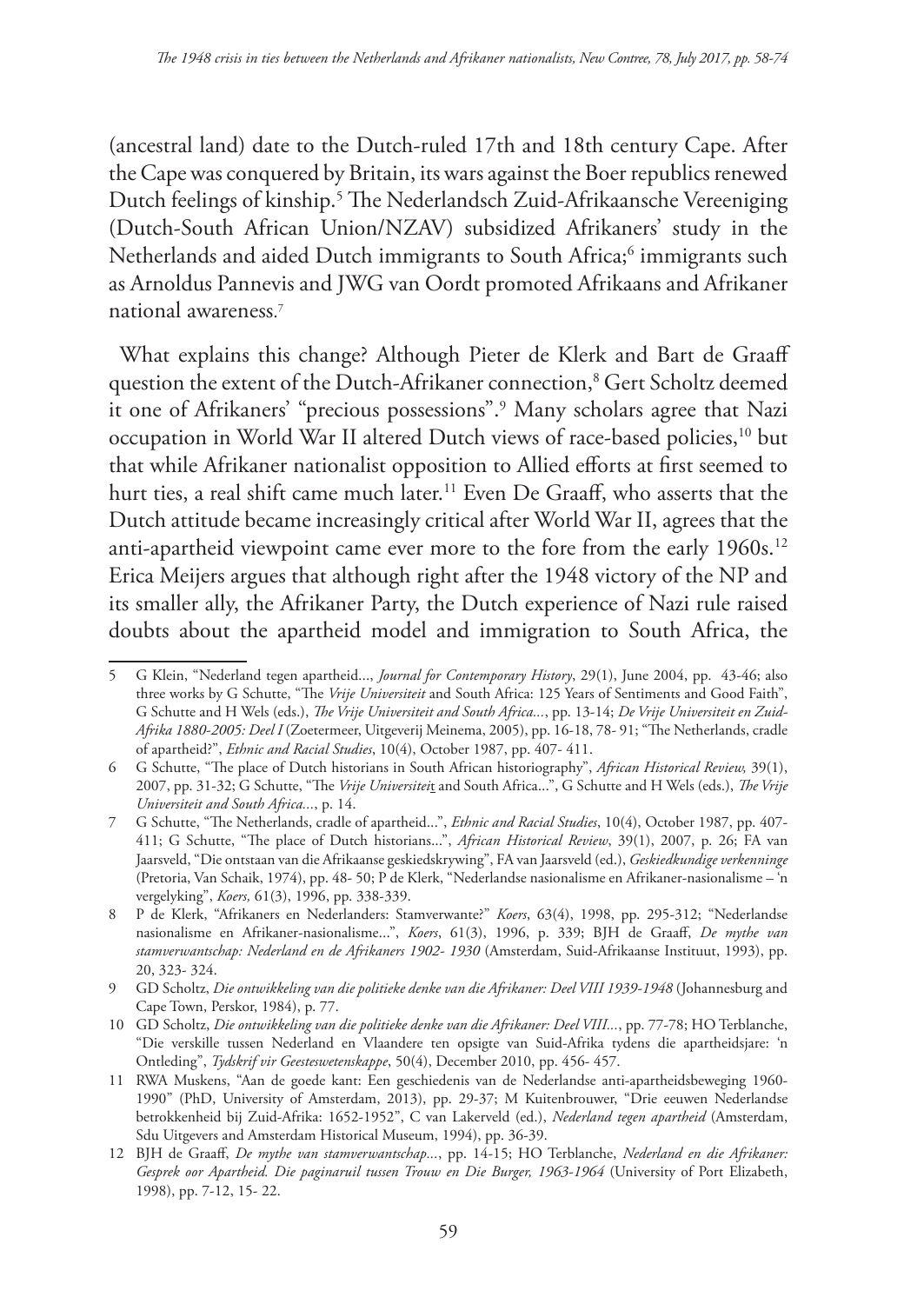latter rose again as the Cold War helped revive Dutch sympathies, dropping noticeably only from 1960 due to growing unrest in South Africa.13 Gerrit Schutte and Otto Terblanche also admit World War II's impact, but note improved Dutch-Afrikaner ties in the 1950s, seeing the real turning point as the 1960 Sharpeville Massacre.<sup>14</sup>

This study re-focuses on the war's impact on responses to the NP victory, drawing chiefly on the Dutch press, Cape Town's *Die Burger*, and Johannesburg's *Die Transvaler*, representing the two major regional NP factions. The Dutch reaction stunned Afrikaner nationalists, as did that to appointing as envoy to The Hague Otto du Plessis, whom many Dutch thought pro-Nazi. Some works touch on this,<sup>15</sup> but it merits a closer look. Afrikaner nationalists were as baffled by Dutch anger at their not backing the Allies as were many Dutch by what seemed pro-Axis views; Afrikaner nationalists could not understand how much Nazi racial ideology made their apartheid policy toxic.

## **Dutch-Afrikaner relations between the World Wars**

There had been tensions in the run-up to replacing Dutch with Afrikaans as an official language in 1925; the NZAV lost a third of its members from 1920 to 1931.16 Few Afrikaners joined South African branches of the Algemeen-Nederlands Verbond (pan-Netherlandic Union), which pushed Dutch-Flemish-Afrikaner ties. Yet, in 1928 South Africa chose The Hague for its first legation in continental Europe.<sup>17</sup> In the 1930s, the Dietsche Studentenverbond (Pan-Netherlandic Student Union) and Afrikaans-Nasionale Studentebond (Afrikaans National Student Union) visited each others' lands,<sup>18</sup>

<sup>13</sup> E Mejers, *Blanke broeders – zwarte vreemden: De Nederduitse Hervormde Kerk, de Gereformeerde Kerken in Nederland en de apartheid in Zuid-Afrika 1948-1972* (Hilversum, Uitgeverij Verloren Hilversum, 2008), pp. 30, 37.

<sup>14</sup> G Schutte, *A family feud: Afrikaner nationalism and Dutch neo-Calvinism* (Amsterdam, Rozenberg, 2010), pp. 115-117, 123; HO Terblanche, "Suid-Afrika en Nederland – Vreemdelinge vir mekaar: Die jare na 1960", *Historia*, 42(1), May 1997, pp. 99, 102-105. G Schutte, *Nederland en de Afrikaners: Adhesie en aversie – Over stamverwantschap, Boerenvrienden, Hollanderhaat, Calvinisme en apartheid* (Franeker, Uitgerij T. Wever, 1986), pp. 64-68; *De Vrije Universiteit en Zuid-Afrika 1880 -2005: Deel II* (Zoetermeer, Uitgeverij Meinema, 2005), pp. 351, 457-458.

<sup>15</sup> G Schutte, *Stamverwantschap onder druk: De betrekkingen tussen Nederland en Zuid-Afrika, 1940-1947* (Amsterdam, Suid-Afrikaanse Insitituut, 2011), pp. 219-224; RWA Muskens, "Aan de Goede Kant...", pp. 30- 31; G Schutte, *De Vrije Universiteit en Zuid-Afrika 1880-2005: Deel I...*, pp. 334-336; A Appel, *Die Oosterlig, 1937-1948: 'n Pershistoriese studie* (University of Port Elizabeth, 1985), pp. 144-160. G Klein stresses the Du Plessis affair's passing nature in "De strijd tegen apartheid: The role of the anti-apartheid organisations in the Netherlands, 1960-1995" (MA, University of Pretoria, 2001), p. 38.

<sup>16</sup> BJH de Graaff, *De mythe van stamverwantschap...*, p. 202.

<sup>17</sup> LMCN de Jongh, "Beelaerts bij de Boeren: De betrekkingen tussen Nederland en Zuid-Afrika in de jaren dertig" (MA, University of Utrecht, 2012), pp. 28, 38, 41.

<sup>18</sup> P de Klerk, "Nederlandse nasionalisme en Afrikaner-nasionalisme...", *Koers*, 61(3), 1996, pp. 330, 337-338, 340.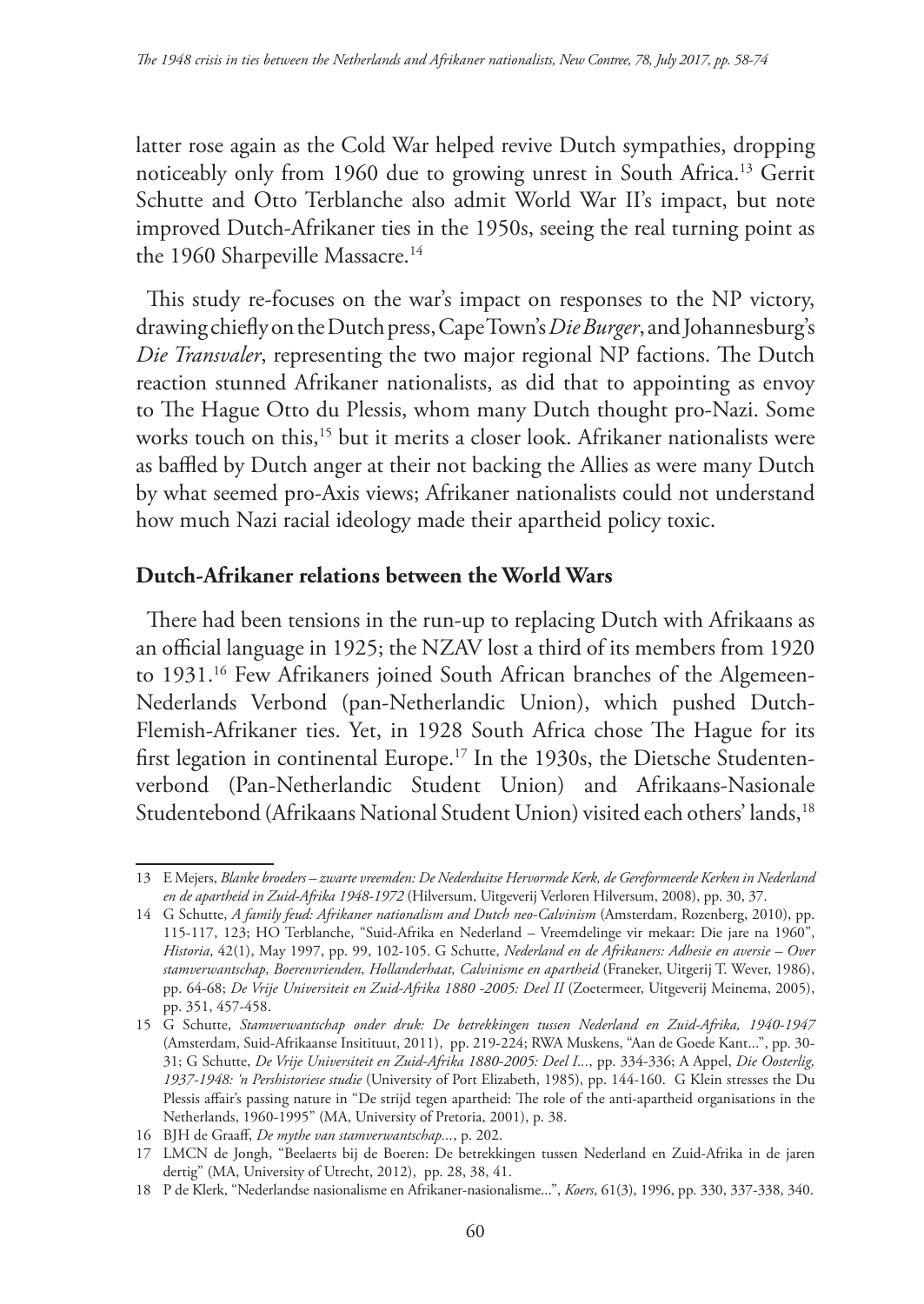the University of Amsterdam set up an Afrikaans chair,<sup>19</sup> and Dutch Prime Minister Hendrikus Colijn attended a commemoration of Transvaal President Kruger's birthday,<sup>20</sup> like Queen Wilhelmina sending a message of support to the 1938 Pretoria Great Trek centenary event.<sup>21</sup> Dutch school textbooks now covered South African history and Afrikaans literature.<sup>22</sup> By 1938 The Hague had set up a commission to work for a cultural accord with Pretoria;<sup>23</sup> before World War II, Dutch historian Pieter Geyl had a regular column (in Dutch) in Cape Town's "Purified" NP daily, *Die Burger*. 24 As Schutte notes, Dutch belief in a "Greater Netherlands" and interest in the "kindred" Afrikaners was widespread and not limited just to "a small group of hobbyists".<sup>25</sup>

# **The coming of World War II**

World War II changed this. When Hitler invaded Poland, Prime Minister JBM Hertzog and "Purified" NP leader Daniel Malan opposed siding with Britain against Germany. Hertzog's United Party split: Jan Smuts, now Prime Minister, led a pro-war UP rump; Hertzog's and Malan's followers formed a "Reunited" NP. The latters' stance, unlike initial Dutch neutrality, seemed more sympathetic to Germany. Hertzog likened its fate at Versailles to that of the defeated Boer republics, arguing that Hitler no longer accepted such humiliation;<sup>26</sup> Malan claimed Hitler just wanted to regain lost territory and unite those of the same race and language.<sup>27</sup> Some of the Dutch press noted Hertzog's pro-German views and those of his German-born ex-defense minister, Oswald Pirow.28

When Hitler invaded the Netherlands in May 1940, a *Burger* editorial dismissed Smuts's claiming "Holland" "sacred ground": Afrikaners, with ancestry as German or French as Dutch, lacked such "home" sentiment.<sup>29</sup>

<sup>19</sup> *Algemeen Handelsblad* (Amsterdam), 16 May 1933, p. 4. Cited Dutch newspapers, except *Elseviers Weekblad*, are from the Royal Dutch Library historical newspaper database (available at www.delpher.nl/kranten, accessed between 1 May 2016 and 17 June 2017). Some prominent newspapers are not available there or only for some years. *Elseviers Weekblad* was accessed in the same period at archief.elsevierweekblad.nl.

<sup>20</sup> *De Tijd: Godsdienstig-staatkundig Dagblad* ('s-Hertogenbosch), 11 October 1936, p. 5.

<sup>21</sup> LCM de Jongh, "Beelaerts bij de Boeren...", pp. 51-52; G Schutte, *De Vrije Universiteit en Zuid-Afrika 1880- 2005: Deel I...*, pp. 284-285.

<sup>22</sup> G Schutte, *Stamverwantschap onder druk....*, p. 35.

<sup>23</sup> Editors' foreword, P van Hees and AW Willemsen (ed.), *Pieter Geyl in Zuid-Afrika: Verslag van de lezingtournee langs universiteiten in Zuid-Afrika Juli- Dezember 1937* (Amsterdam, Suid-Afrikaanse Insitituut, 2000), p. xi.

<sup>24</sup> *Die Burger*, 30 August 1939, p. 3; 21 September 1939, p. 14.

<sup>25</sup> G Schutte, *De Vrije Universiteit en Zuid-Afrika 1880- 2005: Deel I...,* p. 282.

<sup>26</sup> Union of South Africa, *House of Assembly Debates*, 36, 4 September 1939, cols. 22-23.

<sup>27</sup> Union of South Africa, *House of Assembly Debates*, 36, 4 September 1939, cols. 49-50.

<sup>28</sup> *De Maasbode* (Rotterdam), 8 September 1939, p. 2; *De Telegraaf* (Amsterdam), 6 September 1939, p. 2.

<sup>29</sup> *Die Burger*, 11 May 1940, p. 6.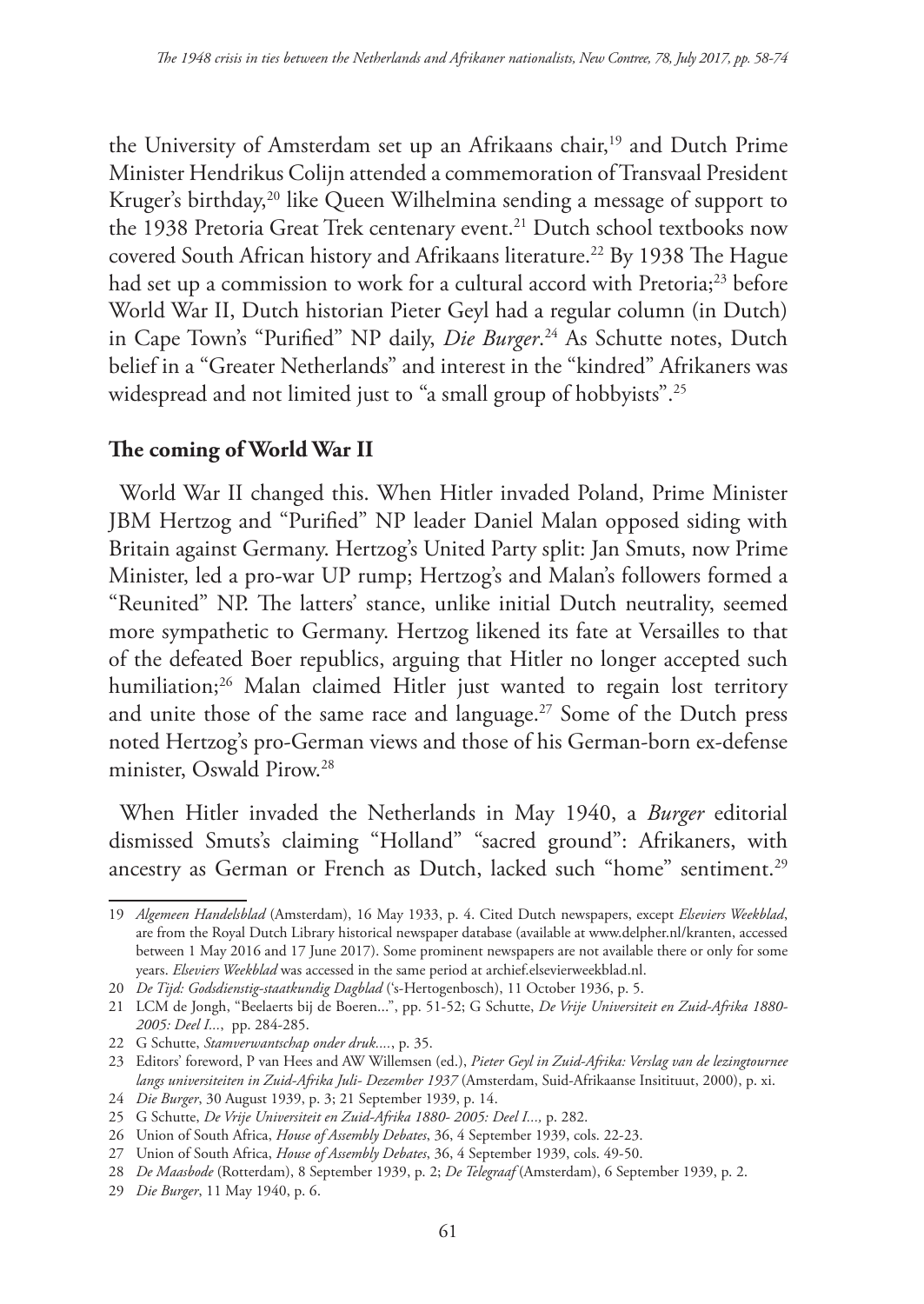Malan recalled that the Allies had violated Iceland's and Norway's neutrality and that in World War I the Dutch stayed neutral even when Belgian kin were overrun.30 Many Afrikaners joined the paramilitary Ossewabrandwag (Oxwagon Sentinel/OB); the OB-linked Stormjaers (Stormtroopers) engaged in sabotage.<sup>31</sup> The NP, by 1941 led by Malan, gradually parted ways with the OB,  $32$ but all this had an impact after the war, especially as the German occupiers had executed Dutch dissidents, murdered Jews, and starved the Dutch people in the final winter.<sup>33</sup> Schutte notes that even Afrikaners' Dutch "friends" found hard to digest what they learned of wartime Nationalist attitudes and that Malan's 1948 victory over Smuts, a heroic figure to the Dutch, showed that the NP hardly represented a small minority of Afrikaners.<sup>34</sup> Even Geyl, imprisoned by the Nazis,<sup>35</sup> became disenchanted by what he saw as Afrikaner indifference to the occupation.36 A July 1945 memorandum authorized by the Dutch envoy to Pretoria, Dr PC Visser, and co-authored by four pro-Allied South African academics, two Dutch-born, claimed that Nationalist friends of the Netherlands had been so anti-British that they criticized Queen Wilhelmina for fleeing to Britain in 1940 and had encouraged local Dutch citizens to refuse to fight for their homeland.37

#### **Dutch responses to the 1948 Nationalist victory and Afrikaner counter-responses**

Responding to Malan's victory, the Dutch Catholic daily *De Tijd* noted not only his wartime neutrality, but alleged support by an "anti-English", anti-Semitic and anti-African group (perhaps meaning the OB), ascribing Smuts's defeat to his very "moderate" proposals to improve Africans' position being unacceptable to the "Boers".38 Some provincial Dutch papers were even harsher:

<sup>30</sup> Union of South Africa, *House of Assembly Debates*, 39, 14 May 1940, cols. 7566-7571.

<sup>31</sup> Major works on the OB, as well as the Stormjaers, include GC Visser, *OB: Traitors or patriots*? (Johannesburg, Macmillan, 1976); PF van der Schyff et al (eds.), *Die Ossewa-Brandwag: Vuurtjie in droë gras* (Potchefstroom, Department of History, Potchefstroom University for Christian Higher Education, 1991); C Marx, *Oxwagon sentinel: Radical Afrikaner nationalism and the history of the Ossewabrandwag* (Pretoria, University of South Africa Press, 2008).

<sup>32</sup> DF Malan, *Afrikaner volks-eenheid en my ervarings op die pad daarheen* (Cape Town, Nasionale Boekhandel, 1959), pp. 185-195, 212-219.

<sup>33</sup> W Warmbrunn, *The Dutch under German occupation* (London, Oxford University Press, 1963).

<sup>34</sup> G Schutte, *Nederland en de Afrikaners...*, p. 64.

<sup>35</sup> N Garson, "Pieter Geyl, the Diets idea and Afrikaner nationalism", *South African Historical Journal,* 46, May 2002, pp. 106-121.

<sup>36</sup> N Garson, "Pieter Geyl, the Diets idea and Afrikaner nationalism...", *South African Historical Journal,* 46, May 2002, pp. 122-139; on Geyl's disillusionment, see also G Schutte, "The place of Dutch historians...", *African Historical Review*, 39(1), 2007, pp. 34- 35.

<sup>37</sup> G Schutte, *Stamverwantschap onder druk...*, pp. 14-18.

<sup>38</sup> Anon., *De Tijd*, 29 May 1948, p. 1.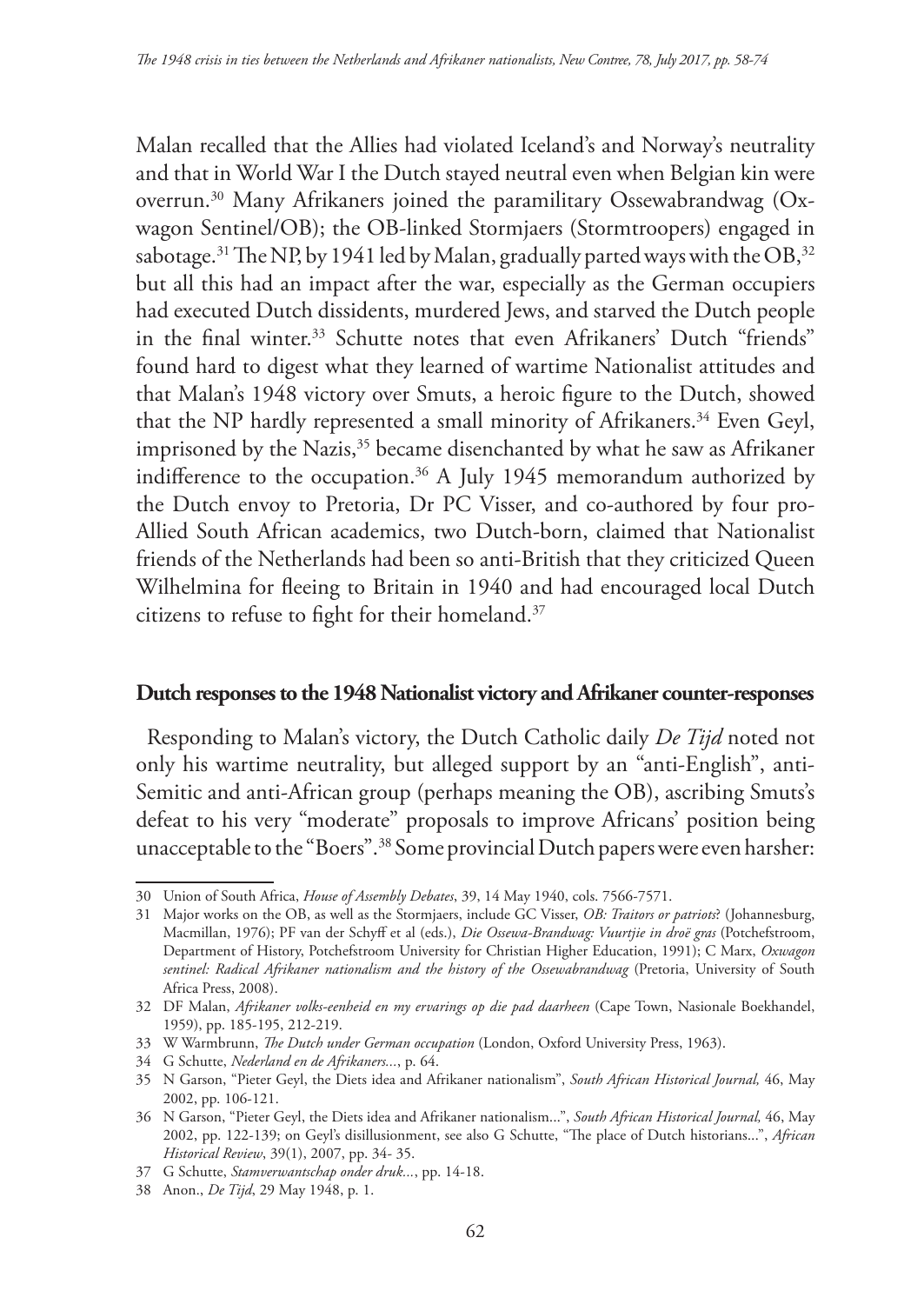the Groningen-based *Nieuwsblad van het Noorden* claimed Malan honored theories familiar from fascist and national socialist doctrines, contrasting Smuts's alleged integrationism with Malan's wanting South African Indians to leave and Africans to move to separate areas.<sup>39</sup> When an unnamed South African expatriate complained that "fascism" did not apply to South Africa, as people at different levels of civilization lived there and "racial consciousness" had developed out of self-preservation, the *Nieuwsblad* insisted that, lacking an exact word for Malan's teachings, "neo-fascism" seemed most appropriate.<sup>40</sup> Even the *Limburgsch Dagblad*, which noted that observers thought Malan, to win English-speakers' support, would not seek an independent republic and would avoid radical reforms, in commenting on his government's likely promoting Dutch, Scandinavian, and German immigration, asserted he had shown pro-German sympathies even before the war.<sup>41</sup>

An editorial in *Die Burger*, representing Malan's Cape NP, likened such views to those of uninformed British or American commentators, noting the old Dutch *stamland*'s role in building up the Afrikaner nation. The Nationalistoriented population was "custodian" of this connection, yet the Dutch press seemed not just ignorant but hostile, comparable to British and American views of Dutch rule in the East Indies.<sup>42</sup> Here was a notably different tone from that of 1940, then so dismissive of ties to the Netherlands.

The Dutch-born future Prime Minister, Hendrik Verwoerd, appointed a NP senator later in 1948 but until the end of that year chief editor of the more hardline northern NP organ, *Die Transvaler*, 43 also seemed shocked that the *stamverwante* (kindred) Dutch press was so ill-informed. Editorials complained that even the well-regarded *Nieuwe Rotterdamse Courant* ascribed the Nationalist victory to Smuts' s recognizing Israel, supposedly contrary to "orthodox" Afrikaners' wishes, and blamed foreign press dependence on an "anti-Nationalist" source (likely South Africa's "English" press) and Pretoria's pro-Smuts envoy to the Hague, Prof Leo Fouché, for not correcting such ignorance.44 *Die Transvaler* printed a letter from future Nationalist historian FA van Jaarsveld, then studying in Groningen, which Verwoerd praised for exposing a Dr. Ploeger (Jan Ploeger, a Dutch-born immigrant working at the

<sup>39</sup> Anon., *Nieuwsblad van het Noorden: Waarin opgenomen de Provinciale Groninger Courant* (Groningen), 1 June 1948, p. 1.

<sup>40</sup> Anon., *Nieuwsblad van het Noorden*, 4 June 1948, 1.

<sup>41</sup> Anon., *Limburgsch Dagblad* (Heerlen), 5 June 1948, 1.

<sup>42</sup> Anon., *Die Burger*, 14 June 1948, p. 4.

<sup>43</sup> D Prinsloo, "Dr HF Verwoerd as hoofredakteur van Die Transvaler", *Kleio,* 13(2), 1981, pp. 18-19.

<sup>44</sup> Anon., *Die Transvaler*, 1 June 1948, p. 4; 9 June 1948, p. 4.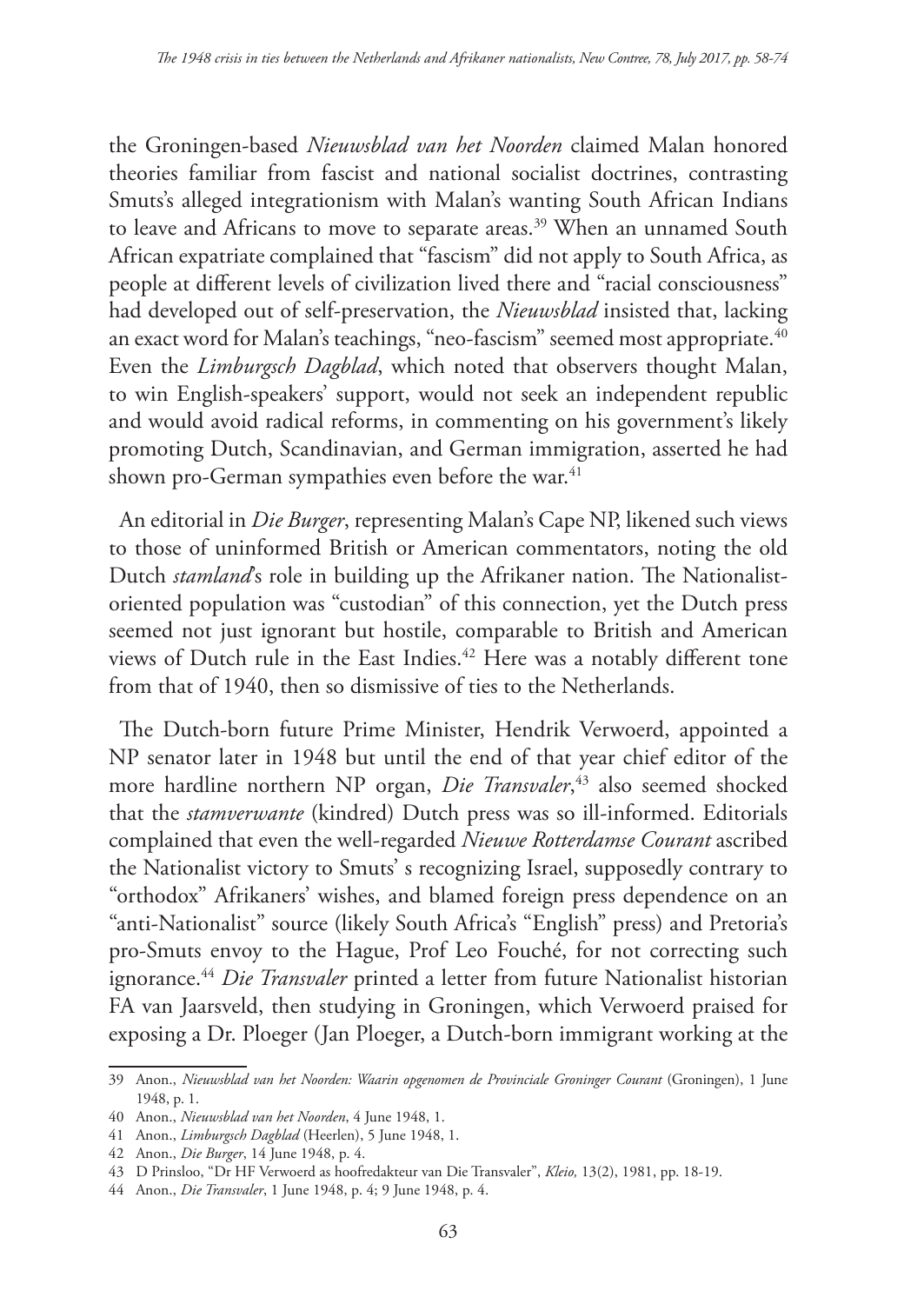pro-Smuts Pretoria daily, *Die Volkstem*),<sup>45</sup> who before the election had written a long article, published in the *Nieuwe Rotterdamse Courant*, presenting cooperation between the NP and its Afrikaner Party partner (on better terms with OB members) in a way suggesting that the NP was National Socialist. Van Jaarsveld complained in his letter that Ploeger presented NP race policy in a way which readers would connect to fascism.<sup>46</sup>

*Die Transvaler* soon reprinted a letter to *Elseviers Weekblad* from 24 Afrikaner students in the Netherlands criticizing Dutch reactions to the election result,<sup>47</sup> praised this action and, like them, welcomed a friendlier two-part piece in *Elseviers Weekblad* by Prof PJ van Winter, Dutch ex-NZAV secretary and editor of *Zuid-Afrika*, a monthly published by the associated Zuid-Afrikaansche Stichting Moederland (South African Motherland Foundation).48 Gert Scholtz, author of *Die Transvale*r's foreign affairs column "Sake van die Dag", grumbled that the *Nieuwe Rotterdamse Courant* had not changed its opinion despite its claim of numerous similar letters from South Africa.<sup>49</sup>

*Die Burger*'s "Buitelandse Oorsig" (Foreign Overview) column made much of egregious errors in some Dutch commentary: Amsterdam's *Algemeen Handelsblad* confused Malan's early career with that of Francois Stephanus Malan and claimed that he later led the OB; a corrected later piece still had incorrect dates.50 The Communist *De Waarheid* described Malan as a Dutch immigrant, a Protestant minister who had left to save black souls and who wanted to drive all Africans from the cities and mines. The same piece was less implausible in noting press bureau reports that Malan planned to stop Jewish immigration and a new report that his government would not deport 218 German "war criminals" and would promote German immigration.<sup>51</sup> A 1948 NP election pamphlet in fact warned against immigration of "uprooted" Jews from Europe, favoring instead "suitable and assimilable" immigrants from Western Europe.<sup>52</sup>

<sup>45</sup> C de Jong, "In memoriam: Kol (Dr) J Ploeger 1913-1994", Bylae*, Pretoriana,* 104, March 1994, pp. II-III.

<sup>46</sup> Anon., *Die Transvaler*, 21 June 1948, p. 3.

<sup>47</sup> Anon., *Elseviers Weekblad* (Amsterdam), 10 July 1948, p. 15; *Die Transvaler*, 16 August 1948, p. 2.

<sup>48</sup> Anon., *Die Transvaler*, 17 August 1948, p. 4; G Schutte, *Stamverwantschap onder druk...*, p. 10; PJ van Winter, "Opwinding oor Zuid-Afrika: Malan niet zo swart als hij uit ziet", *Elseviers Weekblad*, 19 June 1948, p. 7; 26 June, p. 7.

<sup>49</sup> Anon., *Die Transvaler*, 27 August 1948, p. 4.

<sup>50</sup> *Die Burger*, 23 June 1948, p. 4; *Algemeen Handelsblad*, 28 May 1948, p. 1; 29 May 1948, p. 1.

<sup>51</sup> Anon., *De Waarheid* (Amsterdam), 1 June 1948, p. 3.

<sup>52</sup> National Archive (Cape Town), DH van Zyl Papers, 7, NP pamphlet, *'n Roekelose regerings-plan! Onbeheerde immigrasie bedreig Suid-Afrika* (Cape Town, HNP Propagandakomitee, 1948), p. 3.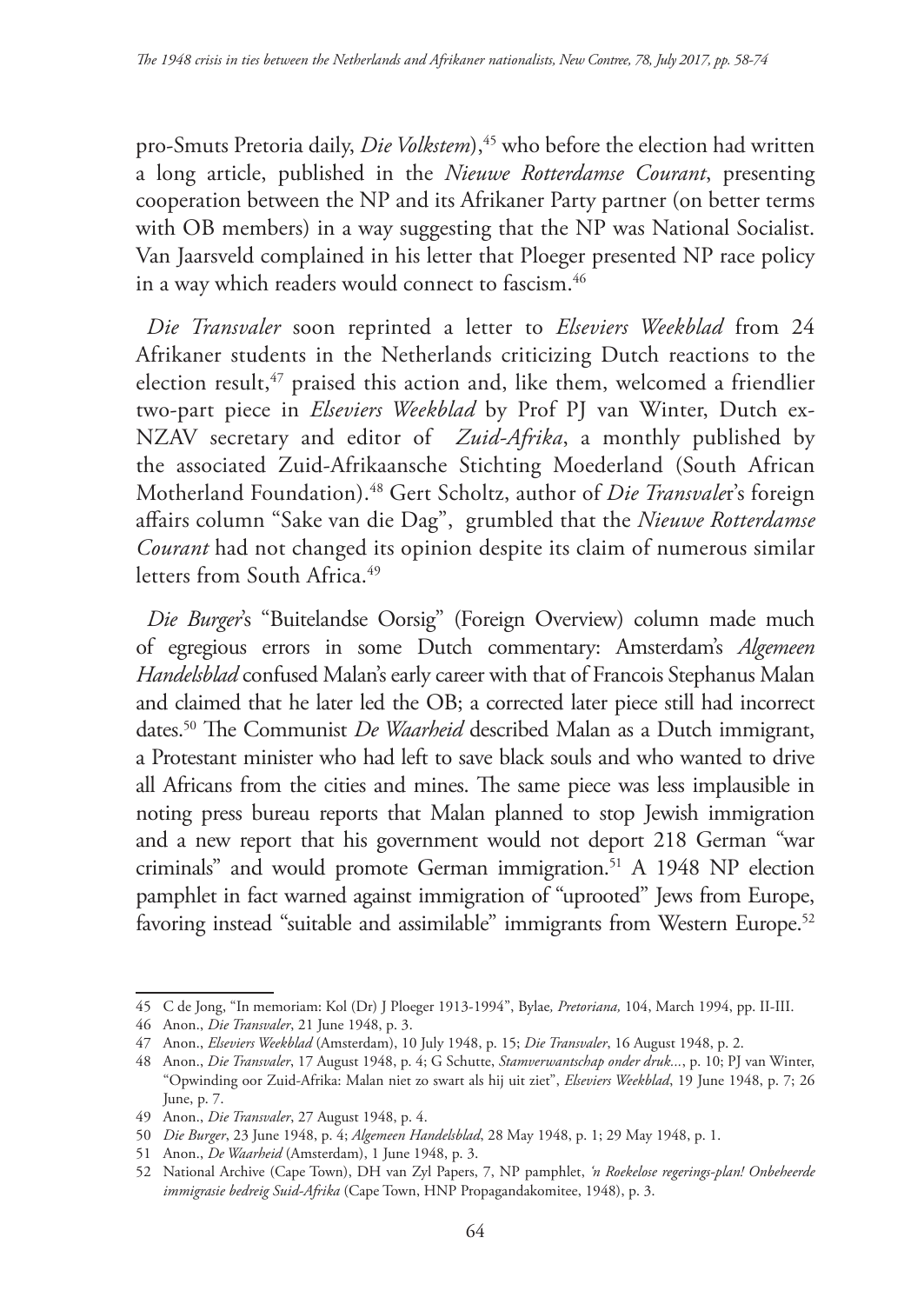The Dutch press was indeed not uniformly uninformed. A front-page postelection piece in *De Tijd* showed familiarity with key details and core issues, noting that even under Smuts the vote was limited to a tenth of the population, mainly white, plus a few "coloreds" subject to special requirements, that he called an election when rising living costs had caused widespread dissatisfaction and when a serious shortage of dollars could soon endanger the currency, and that white fear of losing their monopoly dominated domestic politics.<sup>53</sup> Although a piece in Rotterdam's social democratic *Het Vrije Volk*, like *De Tijd*, described Malan as fanatical and mistook apartheid for impracticable literally total segregation, it too showed awareness of economic difficulties such as housing and food shortages or sharply rising living costs which it warned could be exploited by the NP. The author, noting that Smuts had argued that moving too rapidly with black emancipation would produce a reaction, asserted that, as in the American South, rather than great entrepeneurs, the white working and middle classes, feeling most threatened by black advancement, were Malan's "fanatical" followers.54 The *Algemeen Handelsblad* foreign affairs column acknowledged that Malan had distanced himself from the fascist-oriented OB even as it pointed out that he depended on the support of the Afrikaner Party, which it correctly noted had links with the OB. The same piece accurately pointed to Malan's insisting as late as 1943 that it would be better for Germany to win the war than for the Soviet Union to do it for Britain and the United States, as otherwise communism would spread across South Africa.<sup>55</sup> Days later, this newspaper faithfully reported Malan's first radio address as Prime Minister, in which he rejected isolationism and claimed that apartheid gave "non-Europeans" greater independence;<sup>56</sup> it even asserted that his government was likely to take as favorable a stance toward the Jews as the Smuts government had done.<sup>57</sup>

Although Malan was not the committed anti-Semite initially depicted in papers such as *Elseviers Weekblad* and *Algemeen Handelsblad*58 (one of *Die Burger*'s points of dispute),<sup>59</sup> his biographer Lindie Koorts concedes that he had opportunistically used anti-Jewish sentiment for political purposes.<sup>60</sup> The

<sup>53</sup> Anon., *De Tijd*, 29 May 1948, p. 1.

<sup>54</sup> Anon., *Het Vrije Volk: Democratisch-Socialistisch Dagblad* (Rotterdam), 28 May 1948, p. 3.

<sup>55</sup> Anon., *Algemeen Handelsblad*, 3 June 1948, p. 3. Compare Malan's 29 April speech at Vredendal as reported in *Die Burger*, 1 May 1943, p. 1.

<sup>56</sup> Anon., *Algemeen Handelsblad*, 5 June 1948, p. 1.

<sup>57</sup> Anon., *Algemeen Handelsblad*, 4 June 1948, p. 2.

<sup>58</sup> Anon., *Elseviers Weekblad*, 5 June 1948, p. 5; *Algemeen Handelsblad*, 28 May 1948, p. 1.

<sup>59</sup> Anon., *Die Burger*, 23 June 1948, p. 4.

<sup>60</sup> L Koorts, *DF Malan and the rise of Afrikaner nationalism* (Cape Town, Tafelberg, 2014), pp. 310-314.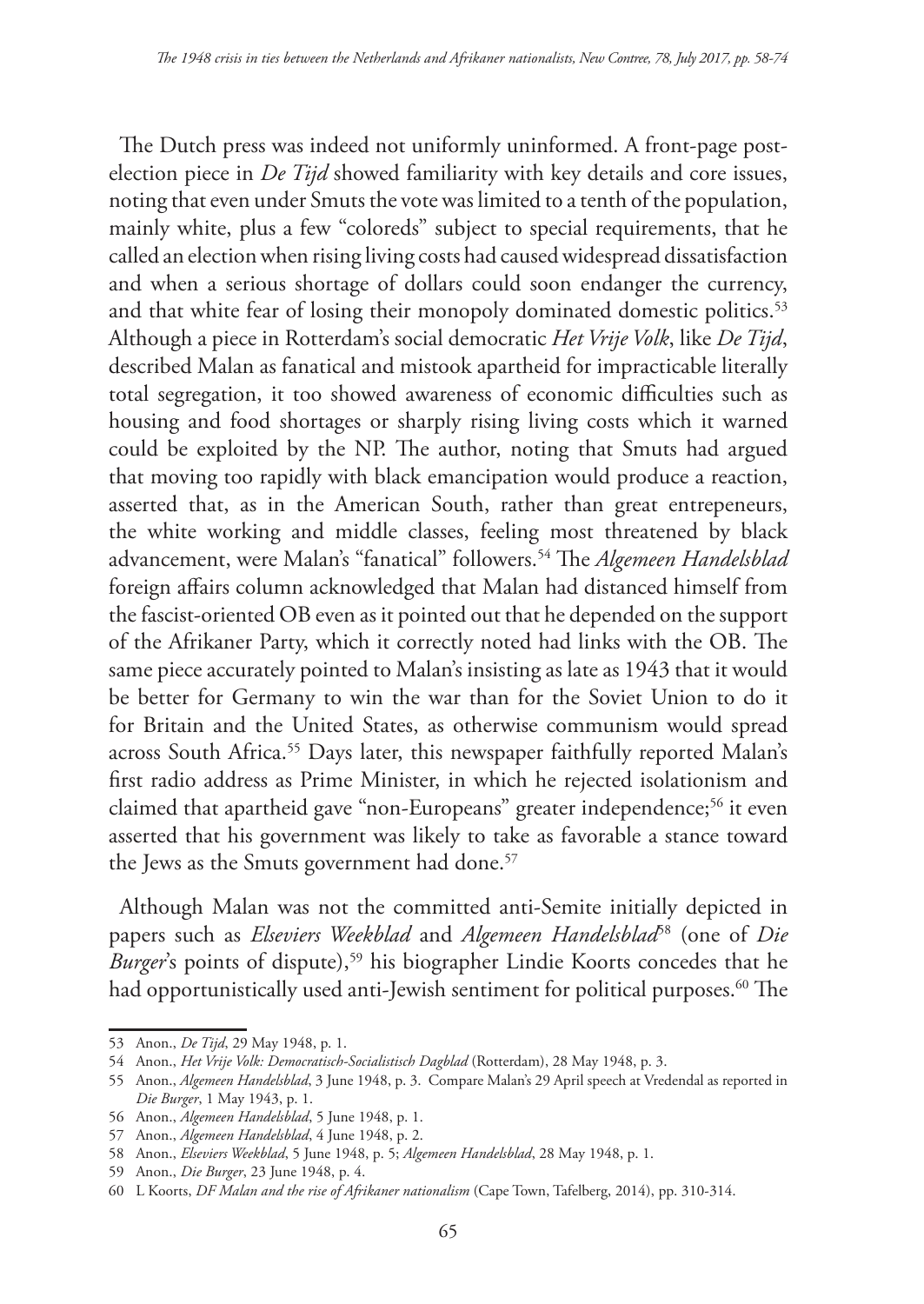piece in *Elseviers Weekblad* of which *Die Burger* complained was wrong only on the date in stating that Malan in 1929 had introduced a bill limiting further Jewish immigration from eastern Europe. This was in 1930; the bill did not specify Jews, but they were assuredly the chief target.<sup>61</sup> In 1937 Malan proposed to ban immigration of "unassimilable" groups such as Jews, close some occupations to those already present, require using original names, and end recognizing Yiddish as a European language.<sup>62</sup> On the eve of war he described the "Jewish question" as a dark cloud over South Africa and "organised Jewry" as having robbed the population of its heritage.<sup>63</sup> When he sought to reverse course after the war, Eric Louw, a Cape Nationalist known for his anti-Semitic stance, claimed this was just to get a few extra votes, reminding Malan that in 1939 he had actually sought to toughen an anti-Jewish Bill drafted by Louw.64 Even the charge in *De Volkstaat* that Malan was a fanatical campaigner against alcohol, which the above-noted piece in *Die Burger* had depicted as amusingly incorrect, had some truth, for as a young minister Malan had preached against easy licensing of canteens due to their impact on alcoholism.<sup>65</sup>

*Die Transvaler* agreed with Van Winter that the Dutch press drew on the British press,<sup>66</sup> with information from an "un-National" source (presumably local "English" papers), painting Dr. Malan and his supporters in the darkest fashion but Smuts and his followers as highly enlightened.67 *Die Burger* blamed the British and American press: Dutch journalists could read Afrikaans and formerly relied on good direct sources such as Dutch immigrant Frederik Rompel, author of *Die Burger*'s foreign affairs column and of a regular South African letter for the *Nieuw Rotterdamse Courant* (he died on the eve of the German invasion).<sup>68</sup> *Die Burger* also blamed the "English" Opposition press,

<sup>61</sup> See the detailed analysis of this measure in M Shain, *A perfect storm: Antisemitism in South Africa 1930-1948* (Johannesburg and Cape Town, Jonathan Ball, 2015), pp. 12-20.

<sup>62</sup> Union of South Africa, *Debates of House of Assembly*, 28, 12 January 1937, cols. 32-33.

<sup>63</sup> Anon., *Die Burger*, 7 November 1939, 1.

<sup>64</sup> JS Gericke Library, University of Stellenbosch, DF Malan Collection, 1/1/2337, Letter: Eric Louw/DF Malan, 26 October 1947.

<sup>65</sup> See 1910 sermon at Montagu, "Waar Is Abel, uw broeder?", SW Pienaar and JJJ Scholtz (eds.), *Glo in u volk: Dr. DF Malan as redenaar 1908-1954* (Cape Town, Tafelberg, 1964), pp. 202-211; L Koorts, *DF Malan and the rise of Afrikaner nationalism...*, pp. 67- 68.

<sup>66</sup> Anon., *Die Transvaler*, 17 August 1948, p. 4.

<sup>67</sup> Anon., *Die Transvaler*, 1 June 1948, p. 4.

<sup>68</sup> Anon., *Die Burger*, 23 August 1948, p. 4. On Rompel, see CFJ Muller, *Sonop in die Suide: Geboorte en groei van die Nasionale Pers 1915-1948* (Cape Town, Nasionale Boekhandel, 1990), pp. 603-604; JJ Joubert, "*Die Burger* se rol in die Suid-Afrikaanse partypolitiek 1934- 1948" (D Litt et Phil, University of South Africa, Pretoria, 1990), p. 16.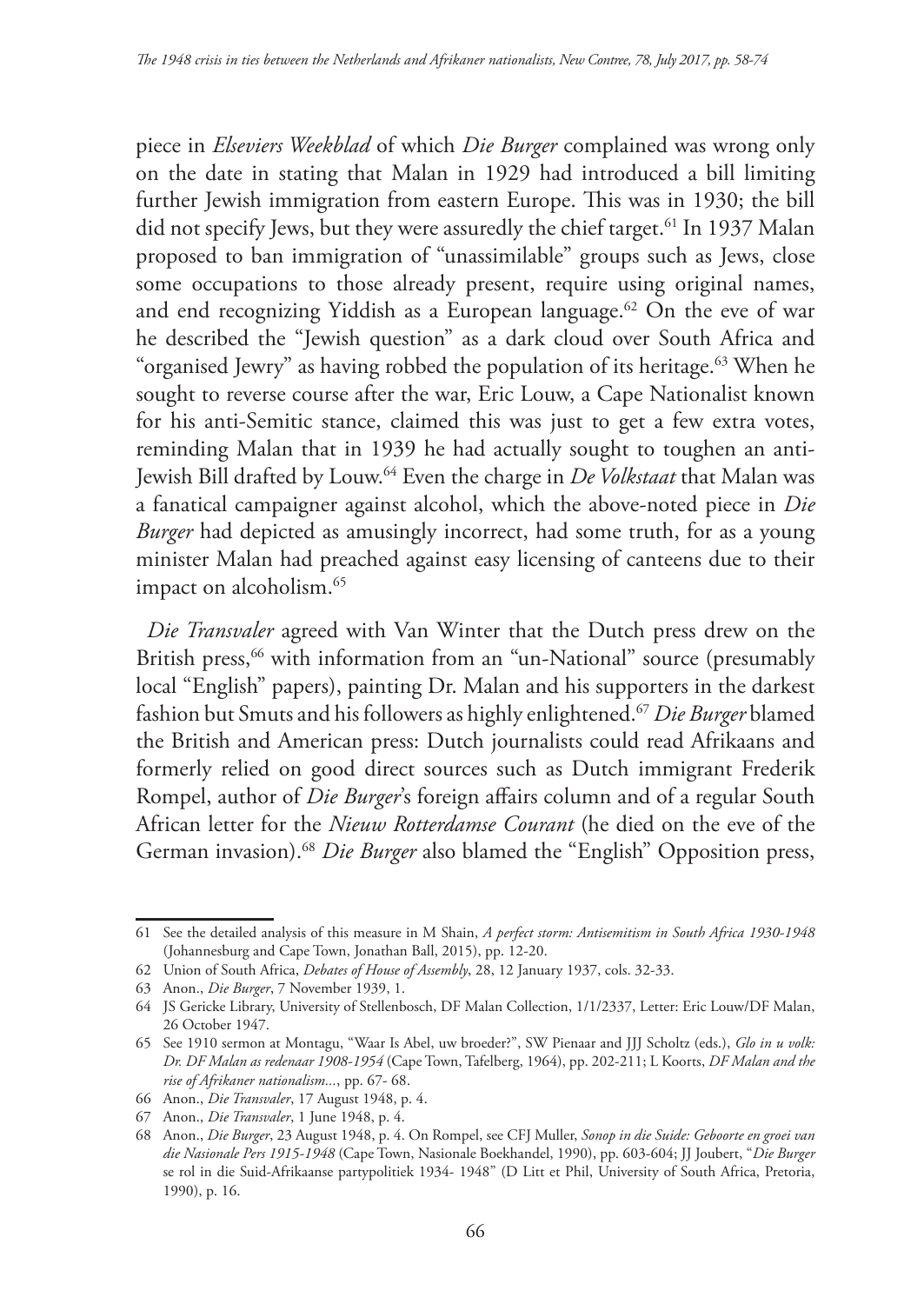on which outsiders allegedly depended, for depicting the Nationalists as Nazis or their lackeys, as persecutors of Jews, and as anti-English isolationists.<sup>69</sup>

The NP press showed little understanding of how government actions confirmed Dutch suspicions that many Afrikaner nationalists were not just ignorant of their wartime suffering, but continued to turn a blind eye to seeming pro-Axis collaboration. Thus, below the 14th June *Burger* editorial bemoaning declining Dutch-Afrikaner relations was one defending the early release of two militants convicted of wartime murder for throwing a bomb which killed a bystander: the editorial argued that the two young men, who it termed "political prisoners",70 had been misled and their patriotism misused, but had been willing to give their lives in an act of sacrifice.<sup>71</sup> Days later the government ended wartime regulations barring OB members from state service,<sup>72</sup> despite the wartime NP-OB feud. H Bloem, who ran the NZAV office, complained about honoring as heroes released wartime saboteurs or Robey Leibbrandt,73 who had plotted to assassinate Smuts. Although *Die Burger* minimized the significance of such early releases, arguing that the Smuts government had granted similar ones,<sup>74</sup> Malan's actions so broke with precedent that Governor-General Brand van Zyl complained that Malan had released Leibbrandt and Eric Holm, the Afrikaans-speaking announcer for the wartime Nazi Zeesen station, before requesting his legally mandated assent.<sup>75</sup>

Many Dutch understandably viewed NP racial policy through the lens of the Nazi occupation. Even FA van Jaarsveld acknowledged that the Dutch people now mightily disapproved of National Socialism.76 The apartheid ideal of restricting Africans to the reserves except those needed to work for whites sounded too familiar to those exposed to wartime forced labor and Nazi schemes for resettlement in the conquered East; thus, a piece in *Elseviers Weekblad*, summarized with horror in *Die Burger*, depicted Malan's followers as viewing Africans' fate in the reserves as one in which, driven by hunger and poverty, the strongest would work for them "in the mines and on the veld".77 Even Professor Van Winter, who in *Elseviers Weekblad* distinguished between Malan's anti-

<sup>69</sup> Compare editorials in *Die Burger*, 28 June, 1948, p. 4; 29 June 1948, p. 4.

<sup>70</sup> Anon., *Die Burger*, 14 June 1948, p. 1.

<sup>71</sup> Anon., *Die Burger*, 14 June 1948, p. 4.

<sup>72</sup> Anon., *Die Burger*, 19 June 1948, p. 1.

<sup>73</sup> G Schutte, *Stamverwantschap onder druk...*, p. 221.

<sup>74</sup> Anon., *Die Burger*, 14 June 1948, p. 1.

<sup>75</sup> University of Cape Town, Jagger Library, Archives and Manuscripts Department, G Brand van Zyl Papers, A1: "Unpublished "Reminiscences", 5, p. 86.

<sup>76</sup> See his letter in *Die Transvaler*, 21 June 1948, p. 3.

<sup>77</sup> Compare *Die Burger*, 23 June 1948, p. 4 and *Elseviers Weekblad*, 5 June 1948, p. 5.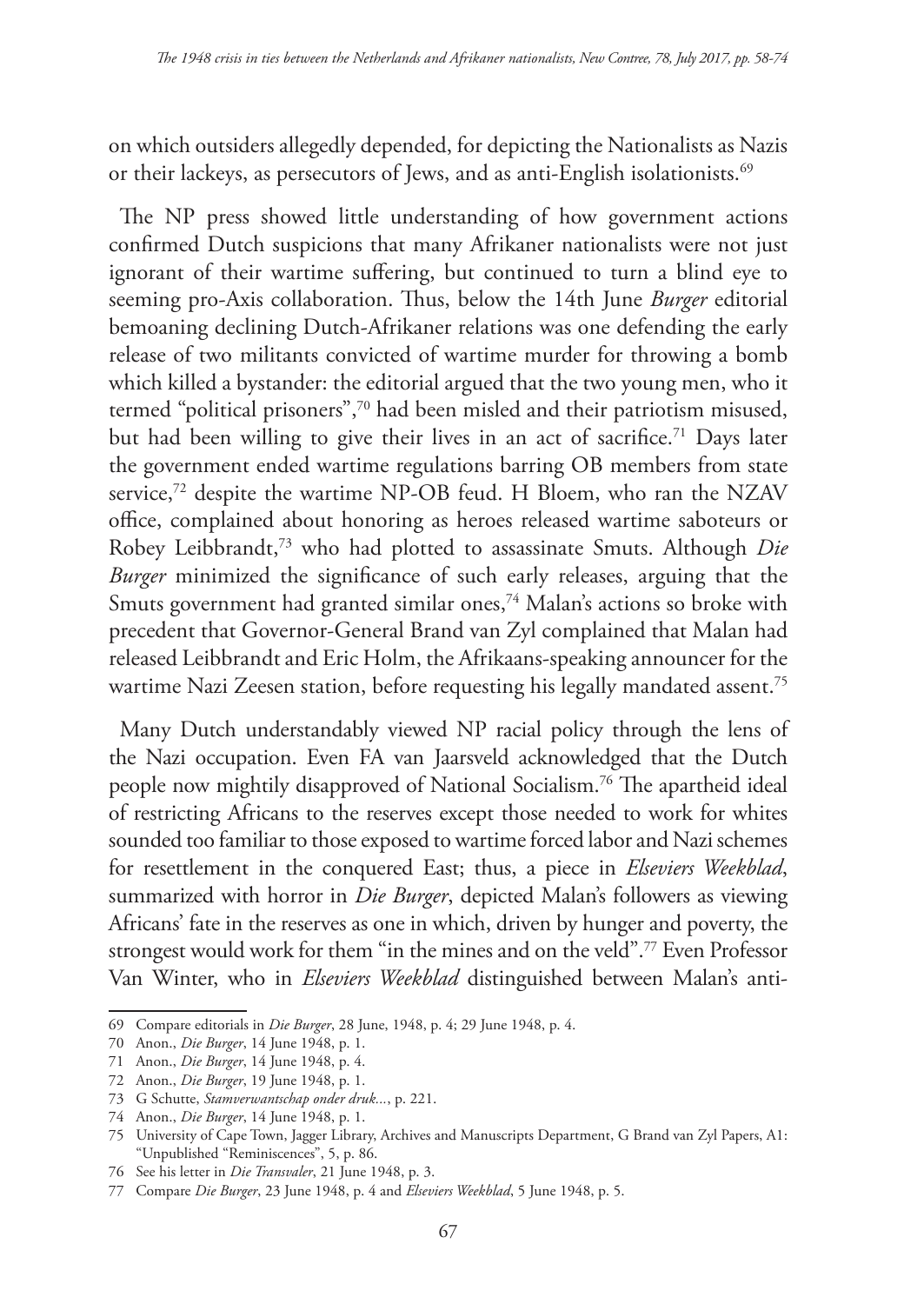British neutrality and OB pro-National Socialist views, acknowledged there had been and still were "positively" pro-German Afrikaners hoping to benefit from an "England" defeat.78 Although Van Winter denied that Malan was an anti-Semite, he agreed that Malan's followers included hardline anti-Semites and noted that in his 1947 visit South African Jews had pointed out that they were still barred from joining the Transvaal NP.79

# **The Pierneef portrait and the Du Plessis affair**

In this atmosphere minor misunderstandings caused offense. The Federation of Afrikaner Cultural Organizations (Federasie van Afrikaanse Kulturele Vereniginge/FAK) had asked South Africa's representative to Queen Wilhelmina's golden jubilee celebration, Rachel Steyn (the last Orange Free State president's widow), to present her with a painting by Afrikaner artist Pierneef. However, court officials did not hand it over at a royal audience, allegedly since the FAK was a private group; the painting was handed over only considerably later. *Die Burger* and *Die Transvaler* articles and editorials blamed variously the Dutch Foreign Affairs Ministry, the royal court, and South Africa's envoy to The Hague and Brussels, Smuts supporter Prof. Leo Fouché.80 Dutch chargé d'affaires in Pretoria JP van Karnebeek appeased neither newspaper by blaming a misunderstanding, read as shifting responsibility onto South Africa, 81 although even the scrupulous Van Winter complained, without specifics, that South African newspapers had spread untruths about Mrs. Steyn's reception and the refusal of the gift.<sup>82</sup>

Afrikaner letters to the editor showed that public anger was intertwined with that over another concern: 83 Dutch opposition to the Malan government's nominating Otto du Plessis to replace Fouché,<sup>84</sup> whose replacement *Die Transvaler* thought overdue.85 Van Winter later asserted that Du Plessis had

<sup>78</sup> *Elseviers Weekblad*, 19 June 1948, p. 7.

<sup>79</sup> *Elseviers Weekblad*, 26 June 1948, p. 7.

<sup>80</sup> See *Die Burger*, 5 October 1948, p. 3; 6 October 1948, p. 1; 7 October 1948, p. 4; 11 October 1948, p. 6; 13 October 1948, p. 2; 21 October 1948; 23 October 1948, p. 12; *Die Transvaler*, 7 October 1948, p. 4; 22 October 1948, p. 1.

<sup>81</sup> See *Die Transvaler*, 29 October 1948, p. 2; 29 October 1948, p. 4; *Die Burger*, 28 October 1948, p.14; 1 November 1948, p. 4.

<sup>82</sup> PJ van Winter, "Mevrouw Steyn en haar sending naar Nederland", *Zuid-Afrika*, 25(10), October 1948, pp. 145-146; PJ van Winter, "Misverstand opgehelderd", *Zuid-Afrika*, 25(11), November 1948, p. 169; G Schutte, *Stamverwantschap onder druk...*, p. 222.

<sup>83</sup> See letters in *Die Burger*, 11 October 1948, p. 6; *Die Transvaler*, 12 October 1948, p. 10; 14 October 1948, p. 11 and 16 October 1948, p. 4.

<sup>84</sup> See *Die Burger*, 31 July 1948, p. 1; *Die Transvaler*, 31 July 1948, p. 1.

<sup>85</sup> Anon., *Die Transvaler*, 7 October 1948, p. 4.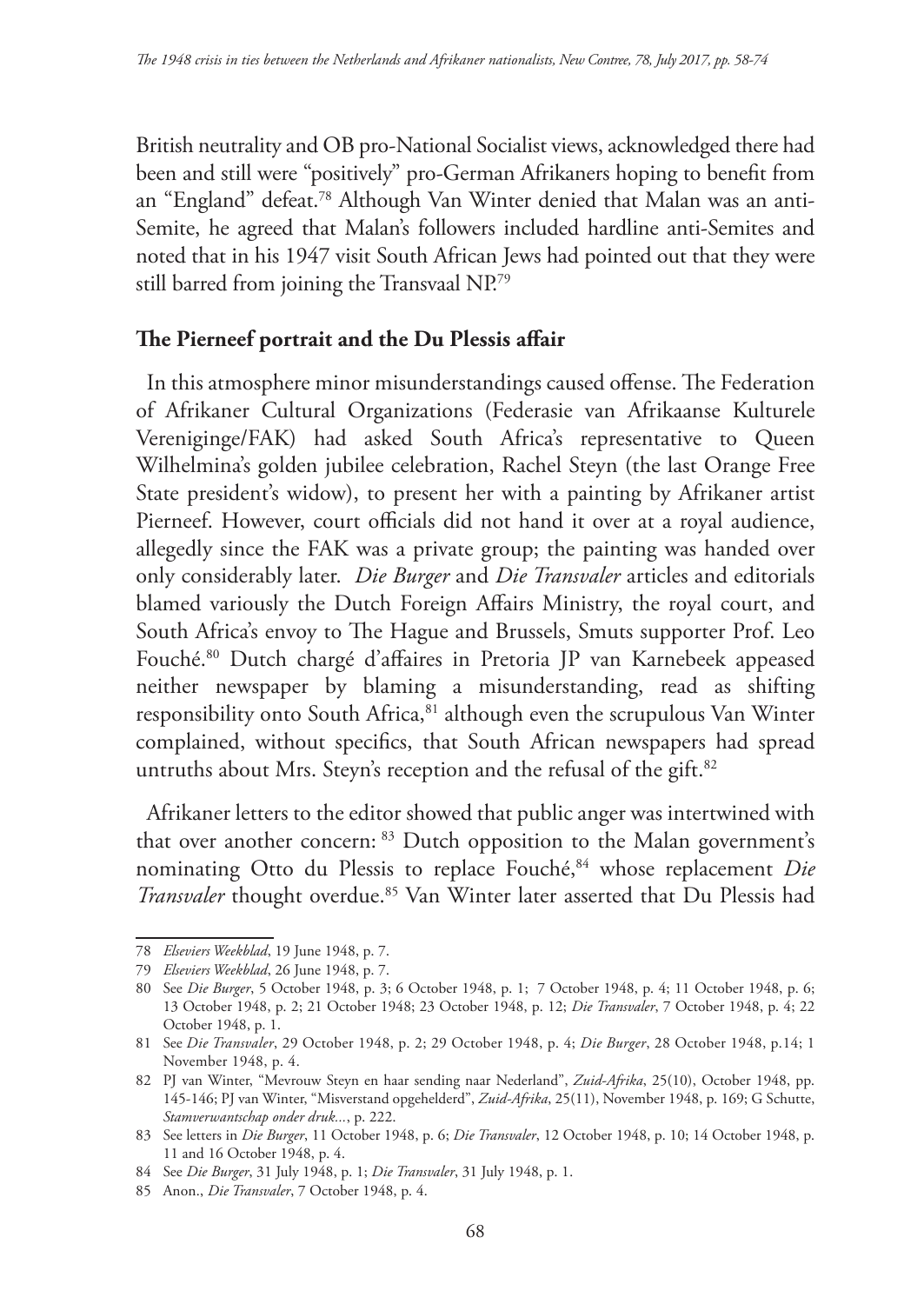been honored for his role in the NP victory.<sup>86</sup> Fouché had only just arrived, although even his predecessor, Leif Egeland, thought he had been appointed purely to remove him, "failing and ageing", as chairman of the South African Broadcasting Corporation.<sup>87</sup> Some letter writers read Dutch press comments on the Nationalist victory, the painting fiasco, recent Dutch immigrants' lack of identifying with Afrikaners, and the Du Plessis affair as all showing the changed relationship with the Dutch, one disgustedly likening the fuss over recent Dutch royal festivities (Wilhelmina's jubilee and the abdication and installation of her daughter Juliana) to that during the 1947 British royal visit during the Smuts government.<sup>88</sup>

Du Plessis's central sin was a wartime pamphlet advocating an authoritarian "New Order", replacing capitalism and liberal democracy.<sup>89</sup> His pamphlet, published by the Cape NP-linked Nasionale Pers (National Press), listed him as editor of the eastern Cape NP newspaper*, Die Oosterlig*. NP senator DT du Plessis Viljoen, visiting the Netherlands, argued in vain that Du Plessis had merely been pro-neutrality;<sup>90</sup> the senator wrote to Malan of the strong feelings against Du Plessis and widespread Dutch view that "Malanites" were "Nazis" or at least "pro-German".<sup>91</sup> The Dutch and Belgian governments refused the nomination,<sup>92</sup> forcing reconsideration.<sup>93</sup>

A *Transvaler* editorial blamed opposition to Du Plessis on the United Party, which in the war and election campaign decried the Nationalists as "Nazis"; now they were painted as "black as Fascists," so that "some Hollanders" would not even accept a Nationalist envoy.94 *Die Burger* also blamed the Opposition press for seeking to make Du Plessis suspect due to an anti-democratic pamphlet written long before, insisting he had expressed the opposite view two years later as NP Information Secretary, and that under such a model Smuts, the ex-Boer general who had changed his own position on Britain, would be unacceptable as envoy to London.<sup>95</sup> Die Burger expressed shock

<sup>86</sup> PJ van Winter, "Dr. JHO du Plessis overleden", *Zuid-Afrika*, 37, 1960, p. 66.

<sup>87</sup> L Egeland, *Bridges of understanding: A personal record in teaching, law, politics and diplomacy* (Cape Town and Pretoria, Human and Rousseau, 1977), pp. 145, 204.

<sup>88</sup> See letters to *Die Transvaler*, 6 October 1948, p. 7; 7 October 1948, p. 11; 16 October 1948, p. 7; *Die Burger*, 19 October 1948, p. 4.

<sup>89</sup> JHO du Plessis, *Die Nuwe Orde: Die revolusie van die twintigste eeu* (Port Elizabeth, Nasionale Pers, 1941), p. 7.

<sup>90</sup> Anon., *De Tijd*, 29 September 1948, p. 2.

<sup>91</sup> DF Malan Collection, 1/1/2420: Letter: DT du P Viljoen/DF Malan, 30 September 1948.

<sup>92</sup> Anon., *Het Vrije Volk*, 3 November 1948, p. 1.

<sup>93</sup> See *Het Vrije Volk*, 17 September 1948, p. 5; *De Tijd*, 4 November 1948, p. 4.

<sup>94</sup> Anon., *Die Transvaler*, 20 September 1948, p. 4.

<sup>95</sup> Anon., *Die Burger*, 24 September 1948, p. 4.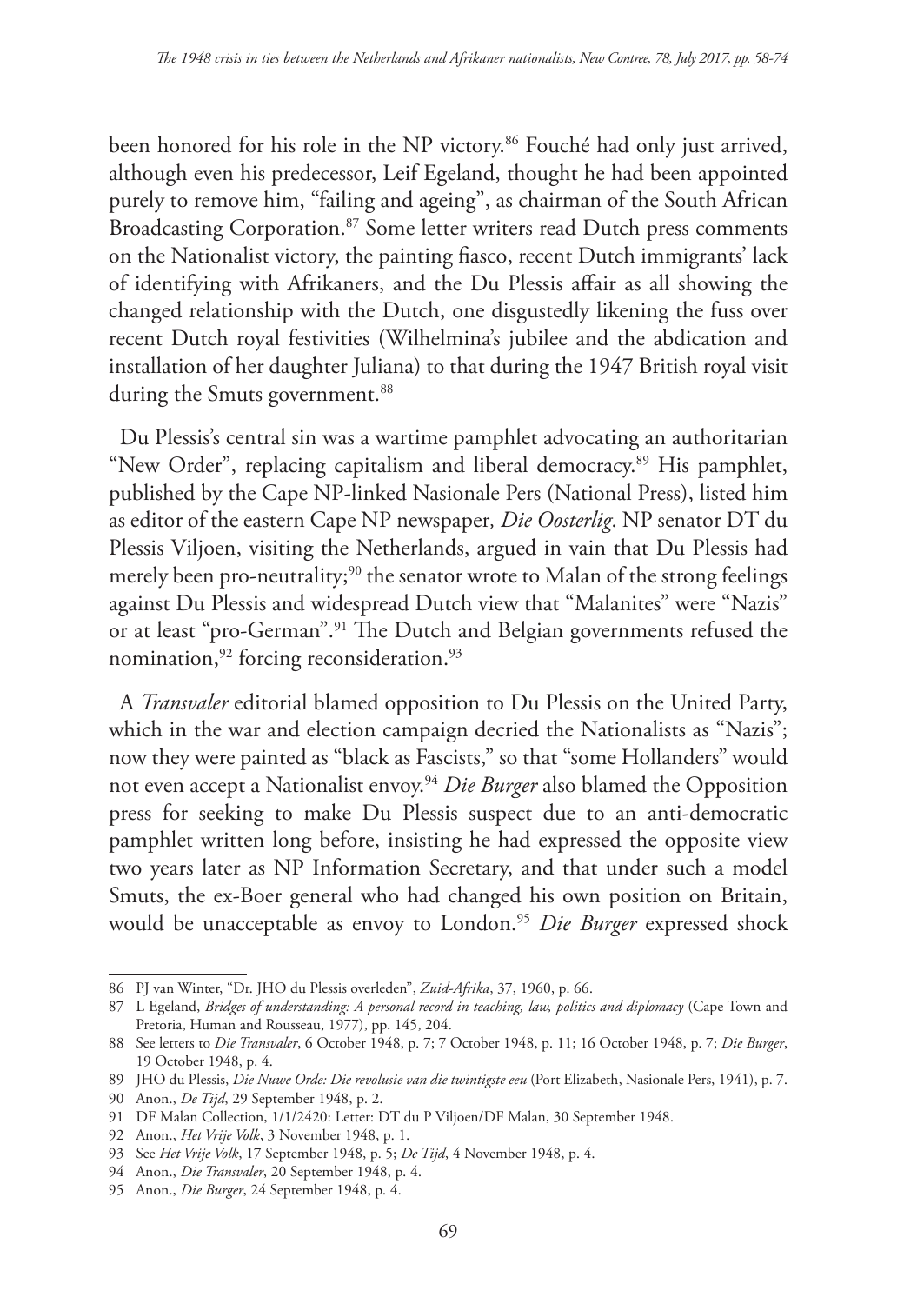that, despite Nationalists' promotion of Afrikaner awareness of the Dutch heritage, Dutch opposition to Du Plessis, derived from "hostile" sources in South Africa and "England", seemed based on not wanting to weaken Dutch ties to Britain due to the new Union government's wartime neutrality policy, making any Nationalist politician unacceptable.

*Die Burger* reported on an anonymous piece in Van Winter's NZAV magazine *Zuid-Afrika* which offered a window into Dutch thinking: The Hague had stated that Du Plessis' wartime stance made him unsuited to fostering mutual ties; Pretoria had also not followed normal procedure in making its nomination public before asking the Dutch government if it was acceptable. According to *Zuid-Afrika*, regardless of Du Plessis's later views, having published a "little book" praising Fascism and National Socialism as the doctrines of the future, he would not be trusted by a people sensitive to anything reminding them of the propaganda associated with their recent ordeal, and who rejected everything which looked like it came from the same "poisonous source".96 Van Winter later explained official rejection of Du Plessis in a more Pretoria-friendly fashion, arguing that, given the campaign in the world press against the new Malan ministry and its supporters, the Dutch government had deemed it inadvisable to have at The Hague a target for attacks which presented South Africa as a Fascist state.<sup>97</sup> Even the diplomatic Van Winter, despite accepting "a kernel of truth" in pro-Nationalist newspapers' claim that the Dutch were too receptive to one-sided information from the "un-national" section of the South African press, had argued that the Dutch government had not acted out of "hurtful prejudice against a Nationalist", but rather that the good relationship between the two countries would be better served when another envoy was named.<sup>98</sup>

Despite claims of "England", or at least the British press, being behind Dutch opposition to this appointment, in all of 1948 the British newspaper of record, London's *The Times*, did not even mention Du Plessis.<sup>99</sup> In any case, if information from pro-Opposition sources inside South Africa fed the perception that he had been pro-Fascist, that was due to more than a single pamphlet. CFJ Muller points out that even before war broke out, he did not

<sup>96</sup> *Die Burger*, 15 October 1948, p. 2; PJ van Winter, "Ter voorkoming van misverstand", *Zuid-Afrika*, 25(10), October 1948, pp. 145-146.

<sup>97</sup> PJ van Winter, "Dr. JHO du Plessis overleden...", *Zuid-Afrika*, 37, 1960, p. 66.

<sup>98</sup> PJ van Winter, "Oppervlakkig vooroordeel? De geschriften van Dr. Otto du Plessis", *Zuid-Afrika* , 25(12), December 1948, pp. 180, 192.

<sup>99</sup> This is borne out by a search for 1948 of *The Times Digital Archive 1785-2010* (available at <find.galegroup. com/ttda/basicSearch.do>, as accessed on 20 August 2016).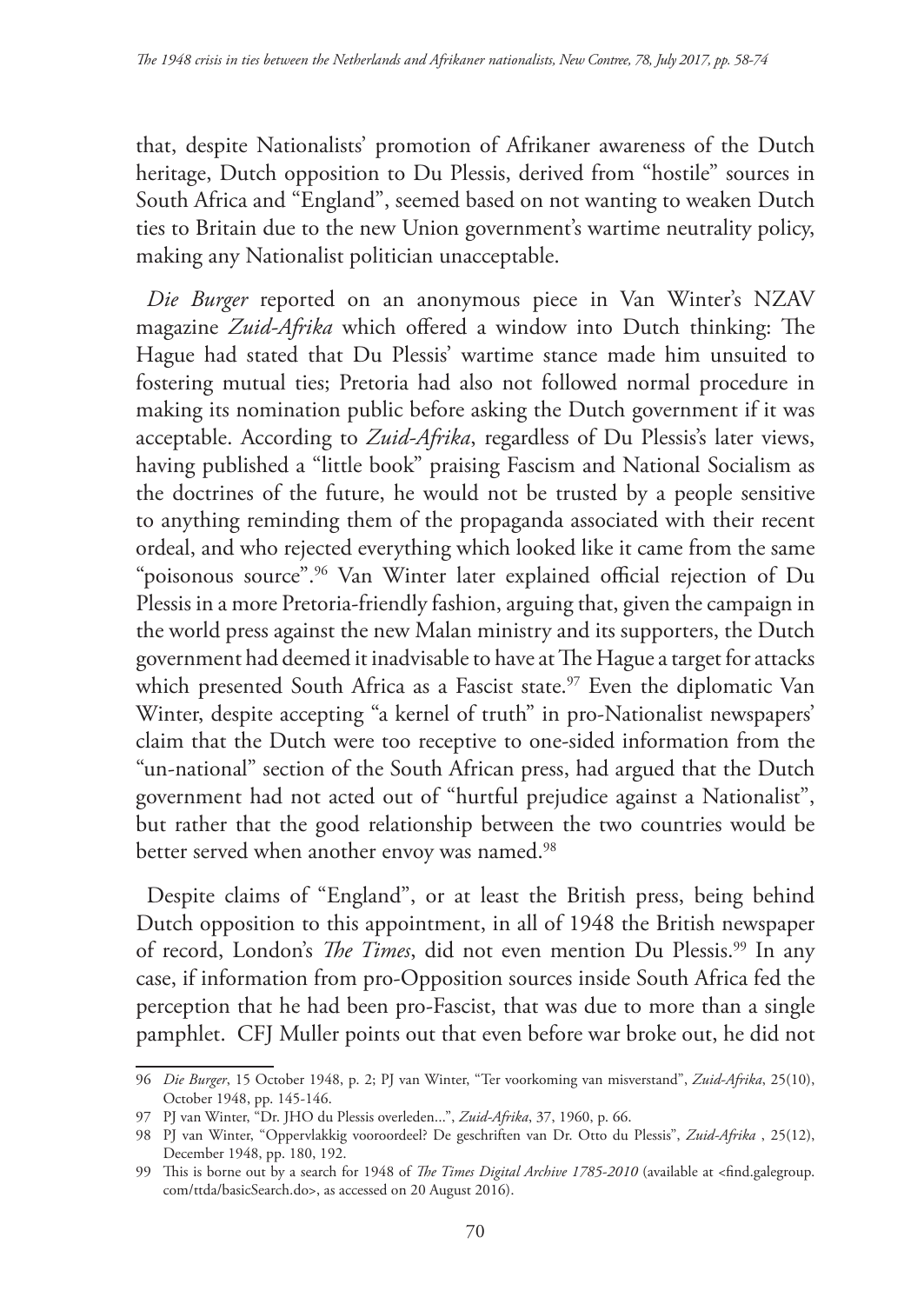hide his sympathy with National Socialism and so openly backed Hitler's policies in *Die Oosterlig* that potential advertisers and the Port Elizabeth city council boycottted it. By 1941 he had joined Pirow's overtly pro-National Socialist pressure group in the NP, the New Order, and was openly pro-German in *Die Oosterlig*, which backed the OB, as did other Nasionale Pers newspapers, stopping only when Malan broke with the OB, when Du Plessis also resigned from the New Order.<sup>100</sup>

# **Explaining the changed Dutch perspective**

The basic problem was that the war had fundamentally re-shaped Dutch views of South Africa. Thus, whereas an editorial in the Catholic *De Tijd* revered Smuts for siding with Britain against Hitler, although not accusing Malan of "directly" being a German henchman, it asserted that Nazi influence had a powerful role in South Africa's pre-war "neutrality propaganda".101 It simply did not matter that, for instance, Malan's feud with the OB was so bitter that the latter's Cape leadership urged members to prevent an NP election victory,<sup>102</sup> a point which London's *The Times* itself noted, showing a better grasp of South African politics than the implication in pro-NP newspapers that the Dutch were misinformed in part due to their relying on the British press.<sup>103</sup>

Even Van Winter explained Dutch admiration of the pro-British Smuts in light of his having fought against the same threat that had overwhelmed them.104 The British role in the Dutch liberation gave him a new image, no longer viewed as just a party politician.105 He received a warm welcome in a 1946 visit,<sup>106</sup> met with his god-daughter Irene, one of Crown Princess Juliana's daughters, and addressed a States-General joint session.<sup>107</sup> Just as Malan's government was being formed, the University of Leiden gave Smuts an honorary degree, when he was photographed with by then Princess-regent Juliana and her husband (Wilhelmina had just abdicated).<sup>108</sup>

<sup>100</sup> CFJ Muller, *Sonop in die suide...*, pp. 465-466.

<sup>101</sup> Anon., *De Tijd*, 9 October 1946, p. 1.

<sup>102</sup> B Schoeman, *My lewe in die politiek* (Johannesburg, Perskor-Uitgewery, 1978), p. 140.

<sup>103</sup> Anon., *The Times*, 26 May 1948, p. 5.

<sup>104</sup> Anon., *Die Burger*, 23 August 1948, p. 4; PJ van Winter, "Vreemd geword? De Nederlandse pers en het streven der Nationalisten," *Zuid-Afrika*, 25(8), August 1948, pp. 113-114.

<sup>105</sup> G Schutte, *Stamverwantschap onder druk...*, p. 94.

<sup>106</sup> G Schutte, *Stamverwantschap onder druk...*, pp. 93-94; *Rotterdamsch Nieuwsblad*, 9 October 1946, p. 1.

<sup>107</sup> L Egeland, *Bridges of understanding*, pp. 193-194.

<sup>108</sup> Anon., *Die Burger*, 14 June, p. 2.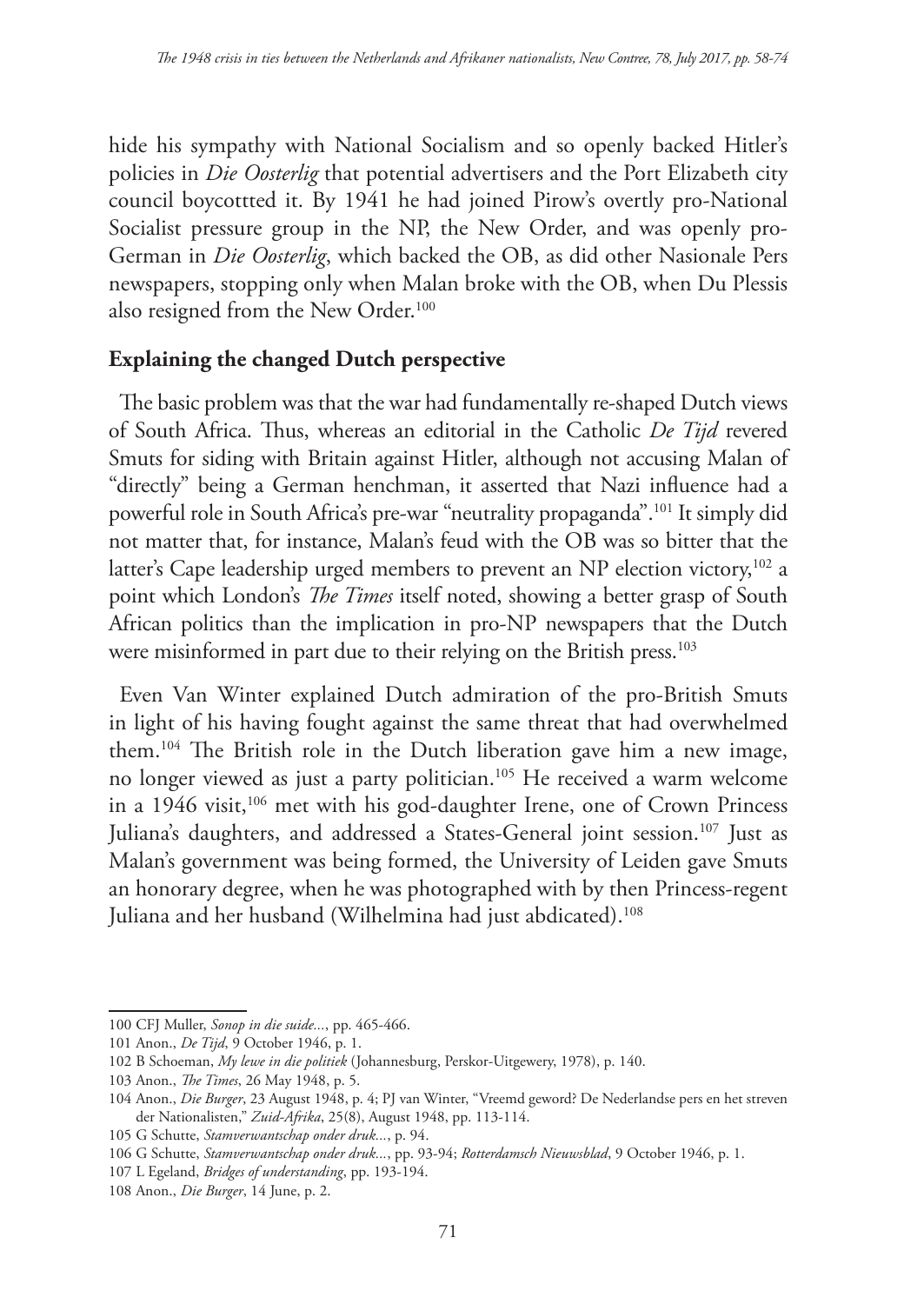In contrast, the most pro-German Dutch admired Afrikaner nationalism. During the Trek centenary a Dutch National Socialist Movement (NSB) branch cabled Malan, praying for his struggle's success.109 NSB leader Anton Mussert often cited Afrikaner racial views to "show" "Dutch" openness to Nazi racism.110 In mid-May 1940 editor Robert van Genechten claimed in the NSB-aligned monthly *Nieuw Nederland* that Malan was viewed as "national socialist" due to his stressing strict racial segregation; an "English" victory would mean Jewish influence and race mixing had won.111 *De Waag*, a pro-German newspaper, saw Afrikaners as paving the way in Africa for "Nordic Germanic blood", noting Afrikaners' *Diets* (pan-Netherlandic) ties, their suffering in the South African War and refusal in 1914 to fight against Germany, and the Malanite NP's rejecting compromise.112 The NSB paper *Het Nationale Dagblad* was sympathetic to Malan's NP, called Smuts a renegade,<sup>113</sup> and ran a fictional serial promoting Afrikaner *Diets* identity, the Malanite cause, and the evils of South Africa's British connection.<sup>114</sup>

Even a "friend" such as the NZAV's H Bloem was outraged over Afrikaners collecting funds to help Germans, efforts to bring German children to South Africa, synodal calls for mercy for condemned war criminals, and food packages for a land which "for six years systematically stole all food from its neighbors".115 Letters from pro-war Afrikaners and Dutch immigrants to friends in the Netherlands such as Bloem, complaining about the lack of condemnation of the German invasion and generally pro-German sympathies among many Afrikaner nationalists, including many of those who had studied in the Netherlands with Dutch funding,<sup>116</sup> were as likely a source of Dutch opinion as Opposition South African newspapers, and more likely than British papers.

<sup>109</sup> DF Malan Collection, 1/1/1335: Telegram from "Kringleider", Kring Soerabaja Nationaal Socialistichse Beweging, received 16 December 1938.

<sup>110</sup> C Bloomberg, *Christian-Nationalism and the rise of the Afrikaner Broederbond in South Africa 1918-1948,* (ed.) S Dubow (Bloomington and Indianapolis, Indiana University Press, 1989), p. 153.

<sup>111</sup> R van Genechten, "Zuid Afrika: Naar aanleiding van *Volk, Staat und Sendung Südafrikas*, door MR Gerstenhauer – Een Duitsch standpunt", *Nieuw Nederland: Maandblad voor Economie, Staatkunde en Cultuur* (Utrecht), 6(11), 15 May 1940, pp. 853-854.

<sup>112</sup> *De Waag: Algemeen Cultureel, Politiek en Economisch Weekblad voor Nederland* (Haarlem), 7 August 1942, p. 1.

<sup>113</sup> *Het Nationale Dagblad* (Leiden), 24 June 1943, p. 1.

<sup>114</sup> *Het Nationale Dagblad*, 28 May 1940, p. 2; 4 June 1940, p. 2.

<sup>115</sup> G Schutte, *Stamverwantschap onder druk...*, p. 83.

<sup>116</sup> G Schutte, *Stamverwantschap onder druk...*, pp. 97-106.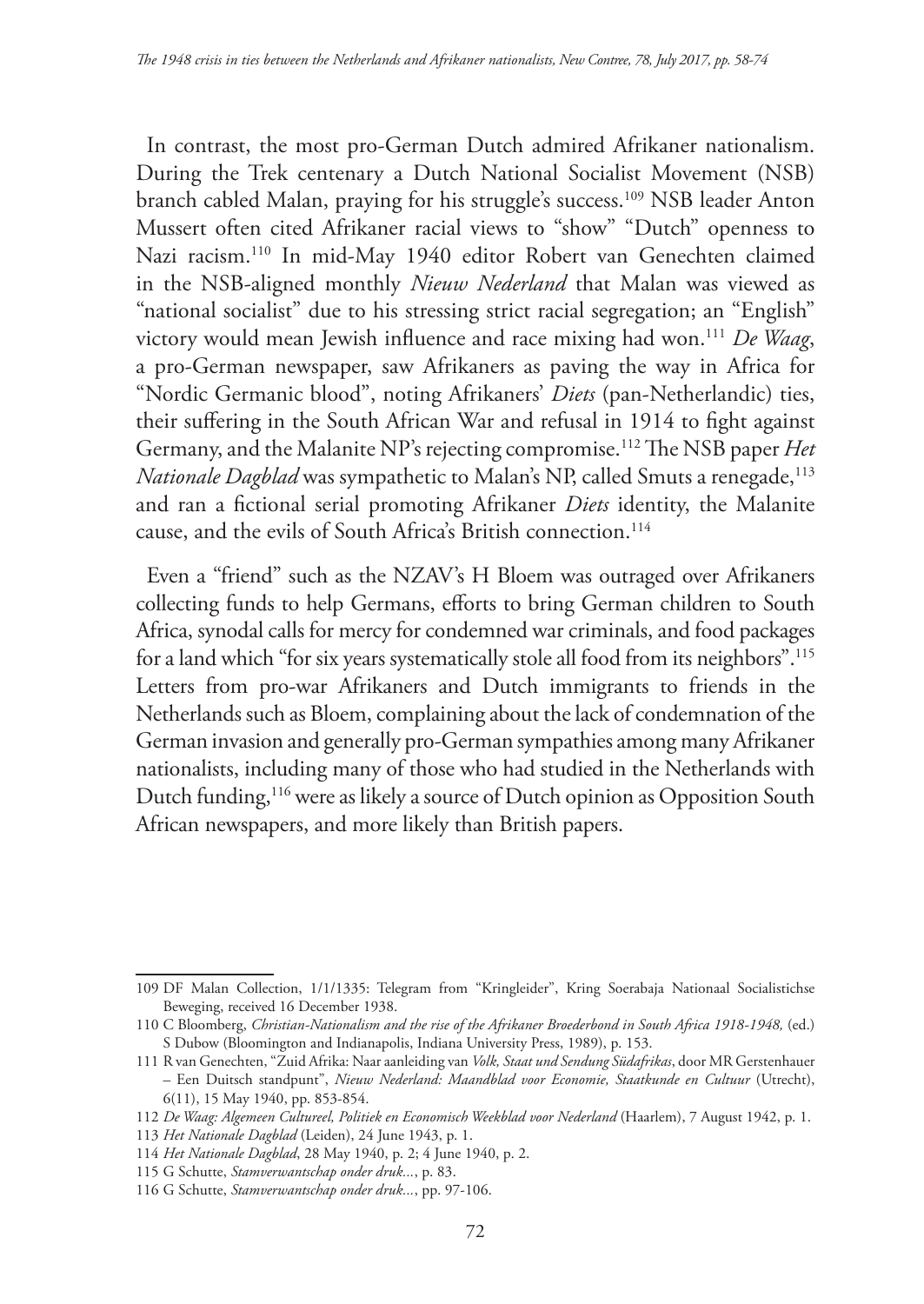### **Epilogue and conclusion: The continued impact of World War II**

The Cold War environment, South African support over Indonesia, and South Africa's attractions for Dutch emigrants allowed a short-term improvement in relations in the 1950s, notably during the tercentenary of Jan Van Riebeeck's 1652 landing at the Cape.117 The new Malan government, however, dragged its heels for months on pursuing the cultural accord first envisaged before the war. Van Karnebeek asked Malan to attend to this matter as early as June 1948, but the accord was signed only in May 1951. Jan van den Berg, new Dutch minister to Pretoria, also had to wait unduly long to submit his credentials to fill the slot which Van Karnebeek temporarily held.118 The Du Plessis affair and the generally awkward diplomatic environment following the 1948 election, linked to the effects of the war, surely had much to do with this.

Although the next decade saw many efforts to look past recent events, by 1960, when South Africa's ambassador expressed his government's displeasure at the Dutch foreign minister's public criticism of apartheid,<sup>119</sup> the two countries were clearly growing apart. Schutte notes this was not only due to Dutch sensitivity to the use of the concept of race in the German occupation, but also the trauma of decolonizing Indonesia, completed in the 1960s, when the Netherlands became a far less traditional society. Even students at Kuyper's historically sympathetic Free University wanted to take firm action against apartheid; in fact, even in the 1950s, visitors from the Free University such as rector H Dooyeweerd and theologian JH Bavinck had criticized apartheid, which the Dutch delegate to the UN had regularly denounced on principle since 1952.120 As far back as 1949, when Malan visited the Netherlands, Queen Juliana had told him that as long as apartheid existed in South Africa, she would never go there.<sup>121</sup>

By the 1960s, the apartheid policies and authoritarian methods needed to sustain the NP regime against now widely publicized growing resistance resonated far more concretely with Dutch memories of their wartime experience than limited knowledge in 1948 of apartheid as a still theoretical program. After Sharpeville, a piece in *Het Vrije Volk* on Prime Minister Verwoerd's policies addressed his supposedly Nazi sympathies before and during the

<sup>117</sup> G Schutte, *A family feud...*, p. 117; G Schutte, *De Vrije Universiteit en Zuid-Afrika 1880- 2005: Deel I...*, pp. 336-337. 118 G Schutte, *Stamverwantschap onder druk...*, pp. 221-223.

<sup>119</sup> J Barber*, South Africa's foreign policy 1945-1970...*, pp. 146-147.

<sup>120</sup> G Schutte, *A family feud...*, pp. 123-135.

<sup>121</sup> S Wynia, "Anti-apartheidsstrijders uit schuldgevoel", 18 December 2012, Elsevier-Speciale Edities, *IS Geschiedenis: Dagelijke historische achtergronden bij het nieuws* (available at <www.isgeschiedenis.nl/ archiefstukken/antiapartheidsstrijders-uit-schuldgevoel>, as accessed on 14 June 2017).